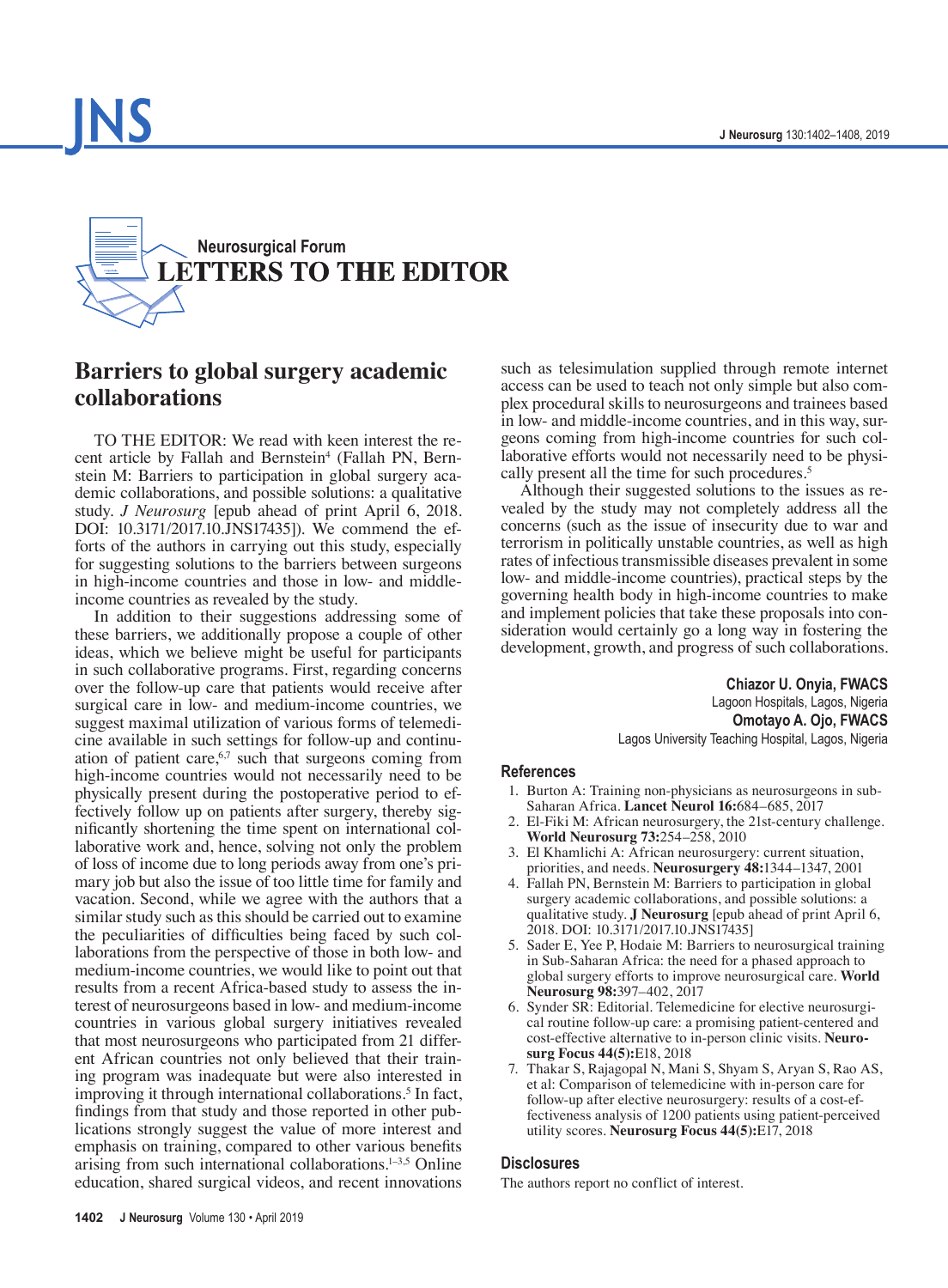#### **Correspondence**

Chiazor U. Onyia: shalomazor@yahoo.com.

#### **INCLUDE WHEN CITING**

Published online August 10, 2018; DOI: 10.3171/2018.5.JNS181337.

## **Response**

We are grateful for the recent letter by Onyia and Ojo regarding our article.

Their suggestion for maximal utilization of telemedicine for follow-up and continued collaboration is an important one. Given the increasingly technological age that we currently live in, it has become possible for partnerships to form and for increasing advances in surgical care to happen at further distances.<sup>1,3,4,5</sup> Increasing the use of telemedicine and technology can potentially reduce the amount of time spent abroad for international collaborative work,<sup>7,8</sup> thus decreasing periods of time spent away from one's primary job and home life. This could address some of the barriers to global surgery work that were pointed out in our study. However, it is still important that we continue to push for the overall field of surgery to accept global surgery as an important academic endeavor, such that rather than these collaborations being an "extra" part of one's career, surgeons could instead dedicate their full academic time to this work, thus relieving strain on their personal lives and encouraging more involvement in the field.<sup>2</sup>

The Africa-based study that Onyia and Ojo pointed out looked at the interest of neurosurgeons in being involved in international collaborations.6 That study's increased emphasis on training supports the need for partnerships and sustainable global surgery efforts. We agree that in addition to global surgery collaborations, universally available and standardized education in surgery could decrease the amount of time needed to be physically present in lowerand middle-income countries. However, our hope is still that global surgery will be increasingly valued as a career, and this will create the opportunity for physical presence in low-resource settings worldwide, both locally and internationally, to facilitate connections and to foster the development of infrastructure beyond clinical training.

As mentioned by Onyia and Ojo, we suggested solutions for many of the barriers facing surgical healthcare providers who want to be involved in global surgery academic collaborations as a major component of their careers. Although not all barriers can be easily addressed, we ardently hope that academic institutions, professional organizations, and especially our own surgical, obstetric, and anesthesia colleagues will value global surgery as an important endeavor and will implement changes to facilitate careers dedicated to the field.

**Parisa N. Fallah, BSA** Harvard Medical School, Boston, MA **Mark Bernstein, MD, MSc, FRCSC** University of Toronto, ON, Canada Toronto Western Hospital, University Health Network, Toronto, ON, Canada

# **References**

- 1. Latifi R: Using telemedicine to strengthen medical systems in limited-resource countries. **Bull Am Coll Surg 97:**15–21, 2012
- 2. Palazuelos D, Dhillon R: Addressing the "global health tax" and "wild cards": practical challenges to building academic careers in global health. **Acad Med 91:**30–35, 2016
- 3. Rodas EB, Latifi R, Cone S, Broderick TJ, Doarn CR, Merrell RC: Telesurgical presence and consultation for open surgery. **Arch Surg 137:**1360–1363, 2002
- 4. Rodas EB, Mora F, Tamariz F, Cone SW, Merrell RC: Lowbandwidth telemedicine for pre- and postoperative evaluation in mobile surgical services. **J Telemed Telecare 11:**191–193, 2005
- 5. Rosser JC Jr, Prosst RL, Rodas EB, Rosser LE, Murayama M, Brem H: Evaluation of the effectiveness of portable low-bandwidth telemedical applications for postoperative followup: initial results. **J Am Coll Surg 191:**196–203, 2000
- 6. Sader E, Yee P, Hodaie M. Barriers to neurosurgical training in Sub-Saharan Africa: the need for a phased approach to global surgery efforts to improve neurosurgical care. **World Neurosurg 98:**397–402, 2017
- 7. Synder SR: Telemedicine for elective neurosurgical routine follow-up care: a promising patient-centered and cost-effective alternative to in-person clinic visits. **Neurosurg Focus 44(5):**E18, 2018
- 8. Thakar S, Rajagopal N, Mani S, Shyam S, Aryan S, Rao AS, et al: Comparison of telemedicine with in-person care for follow-up after elective neurosurgery: results of a cost-effectiveness analysis of 1200 patients using patient-perceived utility scores. **Neurosurg Focus 44(5):**E17, 2018

#### **INCLUDE WHEN CITING**

Published online August 10, 2018; DOI: 10.3171/2018.7.JNS181475.

©AANS 2019, except where prohibited by US copyright law

# **Reoperation for recurrent or persistent ulnar nerve symptoms**

TO THE EDITOR: We read with interest the paper by Natroshvili et al.<sup>1</sup> [\(Natroshvili T, Walbeehm ET, van Al](https://thejns.org/doi/abs/10.3171/2017.8.JNS17927)[fen N, et al: Results of reoperation for failed ulnar nerve](https://thejns.org/doi/abs/10.3171/2017.8.JNS17927)  [surgery at the elbow: a systematic review and meta-analy](https://thejns.org/doi/abs/10.3171/2017.8.JNS17927)sis. *J Neurosurg* [\[epub ahead of print May 11, 2018. DOI:](https://thejns.org/doi/abs/10.3171/2017.8.JNS17927) [10.3171/2017.8.JNS17927\]\).](https://thejns.org/doi/abs/10.3171/2017.8.JNS17927) The aim of this paper was to determine overall improvement, residual pain, and sensory and motor deficits following reoperation, regardless of the type of primary surgery performed for this condition.

We value the authors' efforts—foremost the application of appropriate literature search, quality assessment, and data extraction. The resulting meta-analysis included 211 patients from 13 studies. All but one of these studies appeared to be of moderate quality. Analysis showed that 85% of patients had relief of symptoms (decrease in pain, sensory and motor improvement) after reoperation. It was not possible to extract the degree of improvement. A total of 23% of the patients were asymptomatic at the final follow-up.

Unfortunately, in the conclusions and recommendation section no clear perspective was given regarding the effect of pooling patients regardless of the type of primary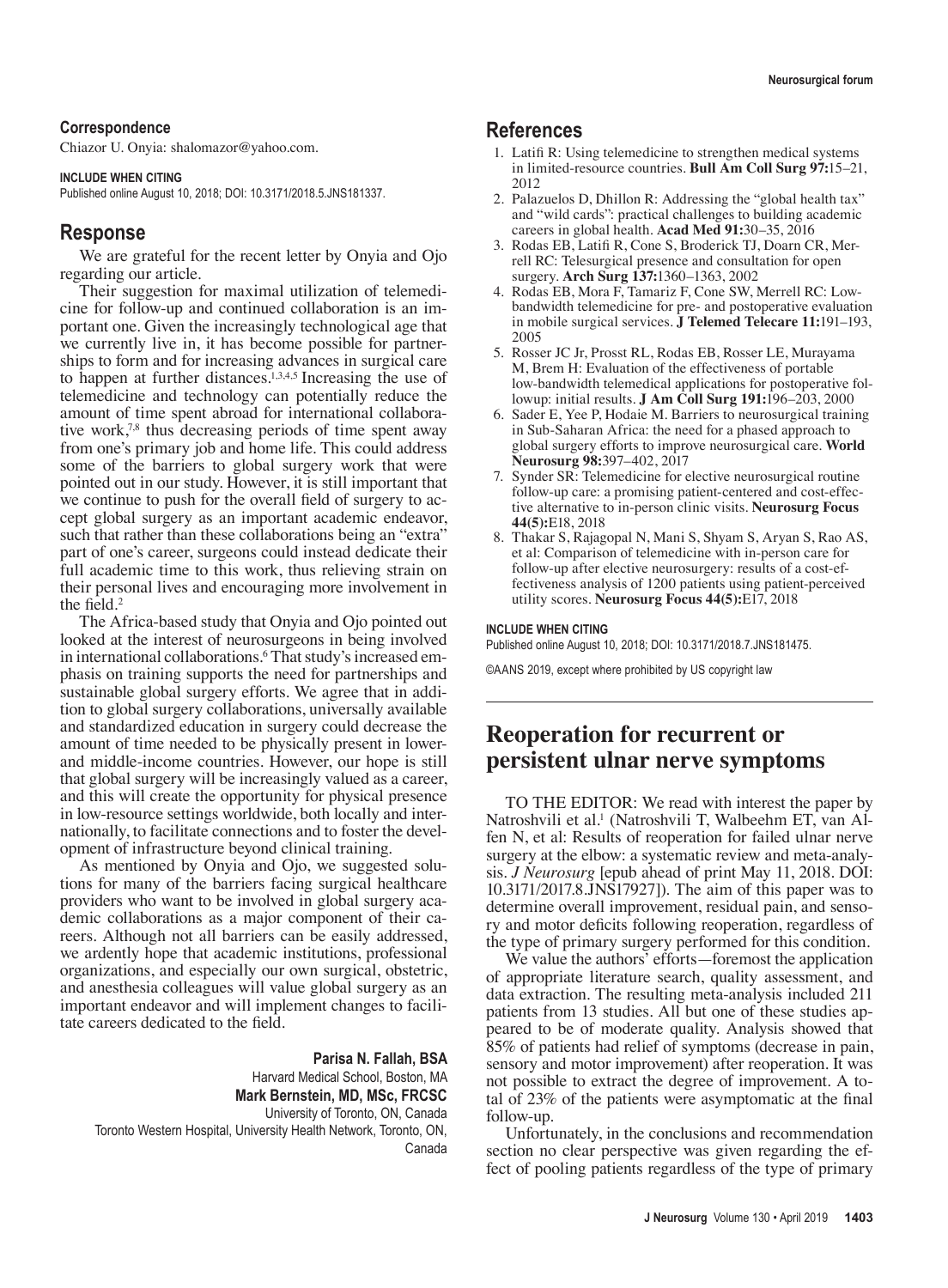surgery, although this is a key factor in the outcome of re-intervention. In our opinion, whatever the clinical question, it makes no sense to pool patients whose primary procedures are as diverse as they are here: in situ decompression (63 of the 293 included surgeries, 22%), subcutaneous transposition (61 of 293, 20%), miscellaneous (91 of 293, 31%), or unknown (78 of 293, 27%). We believe that by doing so, the complexity of the problem of failed ulnar nerve surgery is oversimplified. Moreover, the authors conclude that "it is most likely that the majority of patients will benefit to a greater or lesser extent from surgical reexploration." They recommend reoperation as a "serious option for patients with this condition." In our opinion the conclusion of this research should have been that the data were too heterogeneous to draw conclusions or make recommendations.

We are more nuanced when counseling our patients on reoperation for recurrent or persistent ulnar nerve symptoms. The optimistic outcome of this systematic review contrasts with our personal experience, which we published in 2017, reporting the clinical outcome of 26 patients who all had undergone the same primary surgery and reoperation. All patients underwent anterior subcutaneous transposition after failed neurolysis of ulnar nerve entrapment.2 The outcome was rather humbling: pain and/ or tingling improved in only 35%, motor function in 23%, and sensory disturbances in 19% of patients. Improvement in at least one of these three clinical modalities was found in 58%. However, a deterioration in one of the three modalities was noted in 46% of the patients. On the patient satisfaction scale, 62% reported a good or excellent outcome. Older age appeared to be a risk factor for a poor outcome. Our recommendation was, and is, that these modest results should be mentioned when counseling patients after failure of neurolysis of ulnar nerve entrapment to manage their expectations, especially in the elderly.

## **Justus L. Groen, MD, PhD Willem Pondaag, MD, PhD Martijn Malessy, MD, PhD**

Leiden Nerve Centre, Leiden University Medical Centre, Leiden, The Netherlands

#### **References**

- 1. Natroshvili T, Walbeehm ET, van Alfen N, Bartels RHMA: Results of reoperation for failed ulnar nerve surgery at the elbow: a systematic review and meta-analysis. **J Neurosurg** [epub ahead of print May 11, 2018. DOI: 10.3171/2017.8.JNS17927]
- 2. van Gent JAN, Datema M, Groen JL, Pondaag W, Eekhof JLA, Malessy MJA: Anterior subcutaneous transposition for persistent ulnar neuropathy after neurolysis. **Neurosurg Focus 42(3):**E8, 2017

#### **Disclosures**

The authors report no conflict of interest.

#### **Correspondence**

Justus L. Groen: j.l.groen@lumc.nl.

#### **INCLUDE WHEN CITING**

Published online January 18, 2019; DOI: 10.3171/2018.11.JNS183116.

## **Response**

We appreciate the response by Groen et al. regarding our article. We agree with the authors that available data were quite heterogeneous, and we were also disappointed that this made it impossible to determine which combination of a primary procedure and reoperation was the most favorable.

Groen et al. point to our process of pooling the overall results regardless of surgery type, and express their concern that this oversimplifies the research question. However, this simplification allowed us to look at the more general question that is very relevant from a patient's perspective: "Can repeated surgery help me if I've been operated on once before for my ulnar nerve entrapment at the elbow without sufficient benefit?" As long as current practice still deals with variation and patients can be offered any of the interventions described in our meta-analysis, it does make sense to ask this overall question. Pooling the data provides a general perspective that suggests that reoperation in these patients does seem to lead to improvement of sorts in the majority of them, regardless of the procedures performed. This makes a surgical re-intervention a serious option to consider and discuss with the patient when a primary procedure has failed. In this respect, we completely agree that a nuanced approach is needed in counseling our patients for recurrent or persistent ulnar nerve compression symptoms at the elbow.

We also strongly agree with Groen et al. that to make any other recommendations, a well-designed, adequately powered, prospective randomized controlled trial with long-term (> 2 years) follow-up will have to be performed.

The authors also comment on the more optimistic outcome of our systematic review that contrasts with their own experience published in 2017. A possible explanation for this discrepancy might be the surgical approach used by van Gent et al.,<sup>3</sup> which was an anterior subcutaneous transposition. The most common type of re-intervention found in our review was an anterior submuscular transposition. Considering the results of Bartels et al.,<sup>2</sup> who clearly showed in a randomized controlled trial that anterior subcutaneous transposition is inferior to simple decompression, but also the results of Bartels and Grotenhuis<sup>1</sup> and Wever et al.,<sup>4</sup> and even the studies that van Gent et al.3 refer to in their paper, we believe that the results of our meta-analysis once more support the notion that a subcutaneous approach is inferior to an anterior submuscular transposition.

> **Tinatin Natroshvili, MD Erik T. Walbeehm, MD, PhD Nens van Alfen, MD, PhD Ronald H. M. A. Bartels, MD, PhD** Radboud University Medical Center, Nijmegen, The Netherlands

### **References**

- 1. Bartels RH, Grotenhuis JA: Anterior submuscular transposition of the ulnar nerve. For post-operative focal neuropathy at the elbow. **J Bone Joint Surg Br 86:**998–1001, 2004
- 2. Bartels RH, Termeer EH, van der Wilt GJ, van Rossum LG, Meulstee J, Verhagen WI, et al: Simple decompression or anterior subcutaneous transposition for ulnar neuropathy at the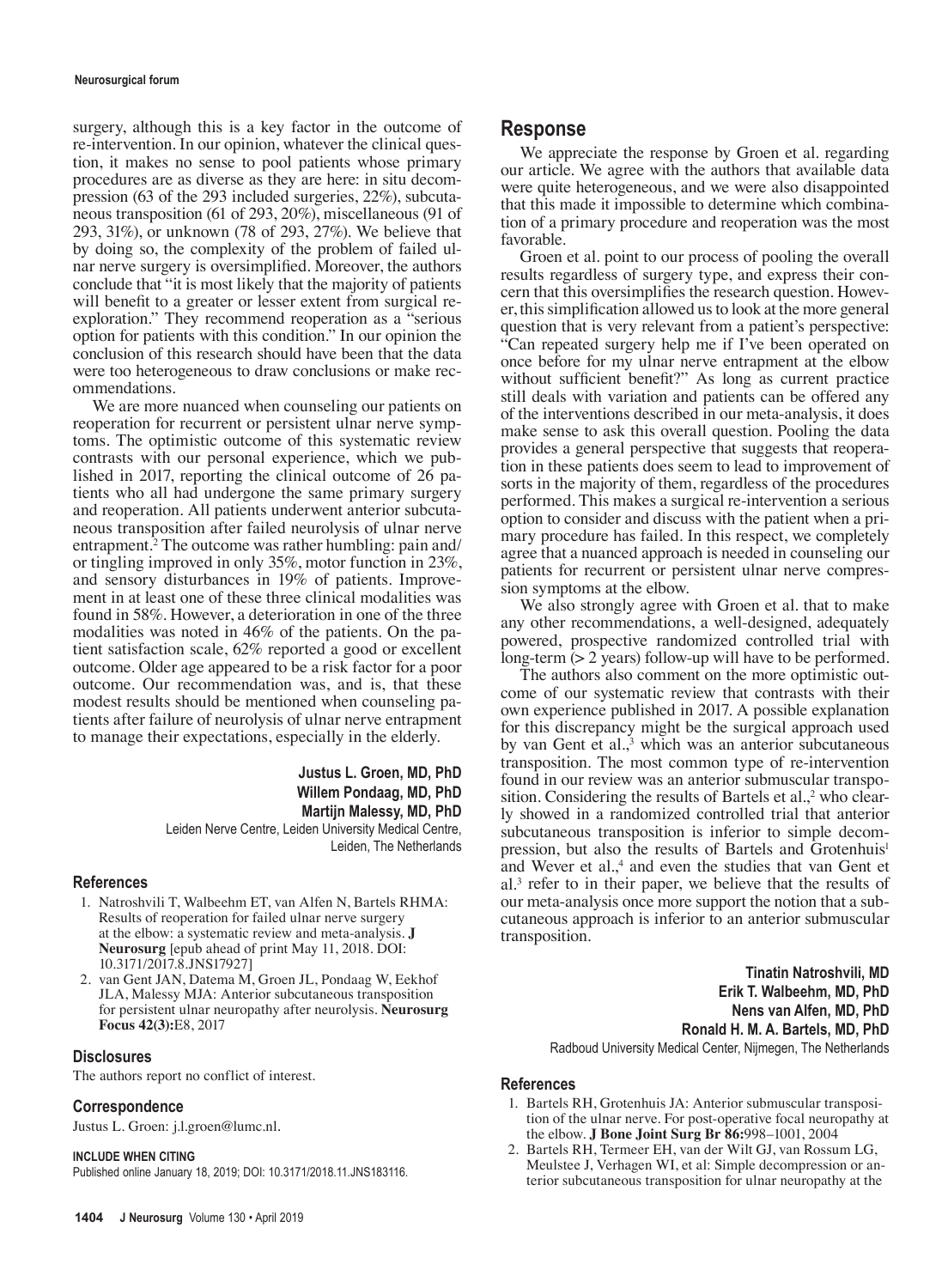elbow: a cost-minimization analysis–Part 2. **Neurosurgery 56:**531–536, 2005

- 3. van Gent JAN, Datema M, Groen JL, Pondaag W, Eekhof JLA, Malessy MJA: Anterior subcutaneous transposition for persistent ulnar neuropathy after neurolysis. **Neurosurg Focus 42(3):**E8, 2017
- 4. Wever N, de Ruiter GCW, Coert JH: Submuscular transposition with musculofascial lengthening for persistent or recurrent cubital tunnel syndrome in 34 patients. **J Hand Surg Eur 43:**310–315, 2018

#### **INCLUDE WHEN CITING**

Published online January 18, 2019; DOI: 10.3171/2018.11.JNS183225.

©AANS 2019, except where prohibited by US copyright law

# **From a polemic paradox to a proper perspective of job burnout and job satisfaction**

TO THE EDITOR: We read with interest Laurent and colleagues' Letter to the Editor<sup>4</sup> [\(Laurent E, Schonfeld IS,](https://thejns.org/doi/abs/10.3171/2018.2.JNS18430) [Bianchi R: "Burned out" at work but satisfied with one's](https://thejns.org/doi/abs/10.3171/2018.2.JNS18430) [job: anatomy of a false paradox.](https://thejns.org/doi/abs/10.3171/2018.2.JNS18430) *J Neurosurg 129:*1371– [1373, November 2018\)](https://thejns.org/doi/abs/10.3171/2018.2.JNS18430) regarding the article by Attenello et al.1 [\(Attenello FJ, Buchanan IA, Wen T, et al: Factors as](https://thejns.org/doi/abs/10.3171/2017.9.JNS17996)[sociated with burnout among US neurosurgery residents:](https://thejns.org/doi/abs/10.3171/2017.9.JNS17996) a nationwide survey. *J Neurosurg 129:*1349–1363, Novem[ber 2018\)](https://thejns.org/doi/abs/10.3171/2017.9.JNS17996) in which high prevalence in burnout and job satisfaction were simultaneously reported. Laurent et al. claim a false paradox and state that this "apparent paradox attached to Attenello and colleagues' findings is accounted for by persistently ignored problems in burnout's conceptualization and measurement."

We agree with Laurent et al. regarding the perennial problems in burnout research, particularly with the use of arbitrary cutoff points for clinical diagnostic purposes, which creates unrealistic and inadequate conclusions. However, 2 points should be reconsidered with respect to their "false paradox":

First, part of the conceptual and empirical problem of burnout is that many researchers force it into a biomedical disease model despite its being a psychosocial one, where the role of social-individual interaction in well-being and disease prevention is essential. Theoretically, alterations in psychological well-being are different from a more stable mental disease.<sup>3</sup> Burnout has been unanimously recognized as a consequence of stress and a pathogenic mediator between job exposures and mental disease in virtually all conceptual and theoretical models.<sup>9</sup> Thus, a measure of burnout should not have "clinical underpinning," "clinical validity," or be used to "diagnose a case," as the authors expect and medical epidemiologists do in the actual research. It should rather be used to capture the variability of exhaustion and cynicism resulting from work, as a secondary prevention screening effort. Furthermore, it seems that Laurent et al.<sup>4</sup> are confusing phenomenon and construct. The Maslach Burnout Inventory (MBI) is not "burnout." Alternative instruments with better performance have been widely used in Spanish.2 The unquestionable problems of burnout measures or their

misuse are different from the construct itself, as when "the sword is confounded with the hand" in psychometric research.7

Second, all critiques by Laurent et al. were focused entirely on burnout. However, job satisfaction research is plagued with definitional and methodological issues,<sup>8</sup> and methodological vulnerabilities in job satisfaction measurement are present in Attenello and colleagues' study. These methodological vulnerabilities include social desirability bias, acquiescence or other idiosyncratic answer patterns, use of arbitrary cutoff points, self-selection bias, and the use of a single item, which causes loss of information and problems with reliability and content validity (given the multidimensionality of the construct)—all of which call into question the high prevalence of satisfaction reported in the study. Furthermore, if valid, job satisfaction commonly shows very high prevalence in different nations,<sup>10</sup> even in jobs with high precariousness in developing countries.6 This contradiction has been explained by the aspirational paradox,<sup>5</sup> in which people overstate minor positive aspects of their work due to the limited prospects in the current global market. Such an idea is consistent with the objective working conditions reported by neurosurgeons in Attenello and colleagues' study. Thus, job satisfaction could be also a sort of adaptation effort under adverse working conditions, a coping strategy to attenuate work that has high demands and low rewards, or an optimistic view in the midst of difficulties but, nonetheless, not the exact opposite of burnout.

#### **Arturo Juárez García, PhD**

Centro de Investigación Transdisciplinar en Psicología, Universidad Autónoma del Estado de Morelos, Cuernavaca, Morelos, México

#### **Pedro R. Gil-Monte, PhD**

Unidad de Investigación Psicosocial de la Conducta Organizacional (UNIPSICO), Universidad de Valencia, Valencia, Spain

#### **César Merino-Soto, MP**

Instituto de Investigación, Escuela de Psicología, Universidad de San Martín de Porres, Lima, Perú

#### **Javier García Rivas, MA**

Center for Occupational and Environmental Health, University of California, Irvine, CA

### **References**

- 1. Attenello FJ, Buchanan IA, Wen T, Donoho DA, McCartney S, Cen SY, et al: Factors associated with burnout among US neurosurgery residents: a nationwide survey. **J Neurosurg 129:**1349–1363, 2018
- 2. Gil-Monte PR, Olivares, VF: Psychometric properties of the "Spanish Burnout Inventory" in Chilean professionals working to physical disabled people. **Span J Psychol 14:**441–451, 2011
- 3. Kinderman P: Get the message right: a psychosocial model of mental health and well-being, in Kinderman P (ed): **A Prescription for Psychiatry.** London: Palgrave Macmillan, 2014, pp 30–47
- 4. Laurent E, Schonfeld IS, Bianchi R: "Burned out" at work but satisfied with one's job: anatomy of a false paradox. **J Neurosurg 129:**1371–1373, 2018 (Letter)
- 5. Lora E: **Beyond Facts. Understanding Quality of Life.** Washington, DC: Inter-American Development Bank, 2008, pp 4, 25–26 (https://publications.iadb.org/bitstream/ handle/11319/7200/Beyond\_Facts.\_Understanding\_Quality\_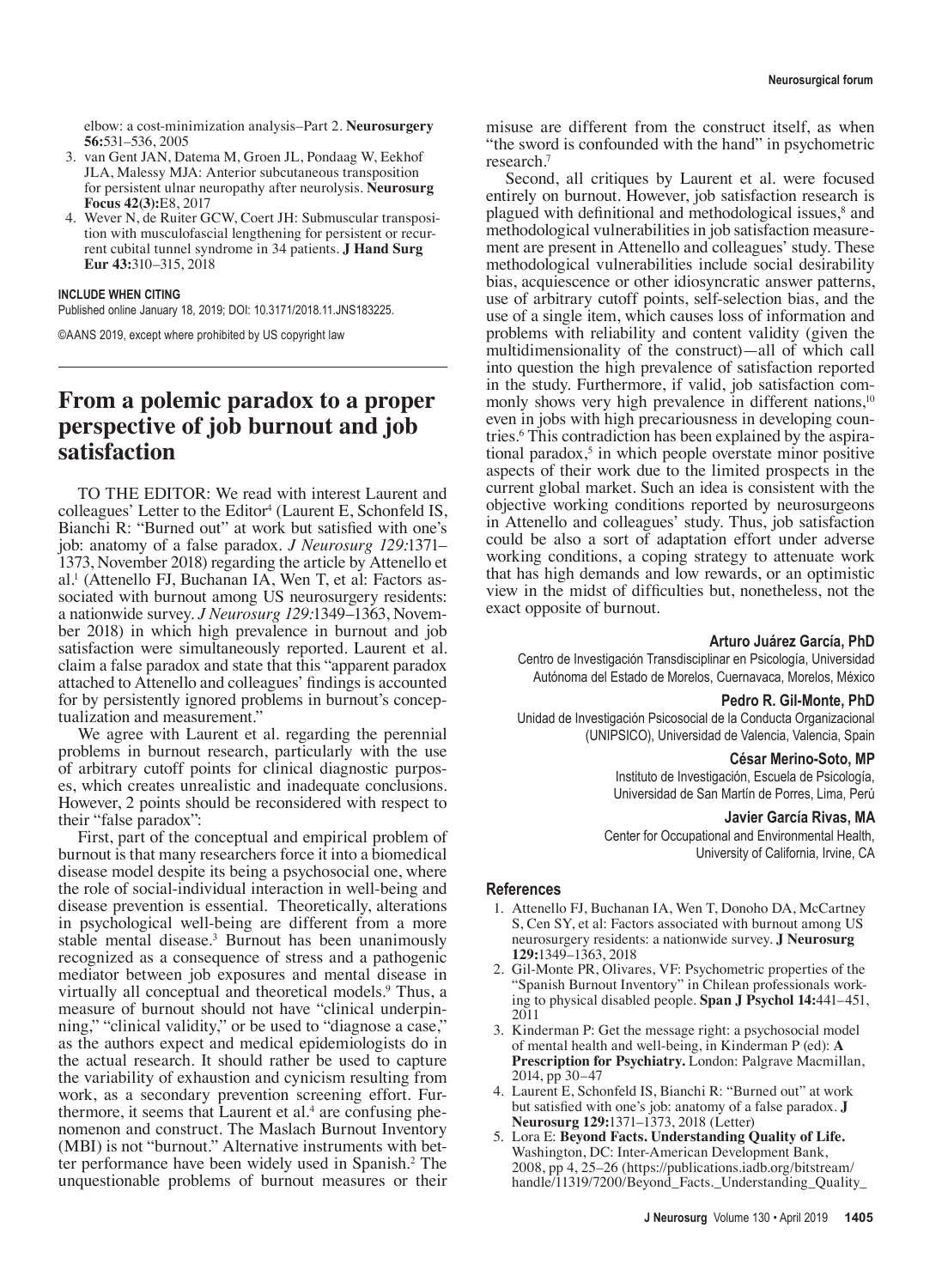of\_Life.pdf?sequence=2&isAllowed=y) [Accessed December 18, 2018]

- 6. Lora E, Graham CL: The conflictive relationship between satisfaction and income, in Graham CL, Lora E (eds): **Paradox and Perception: Measuring Quality of Life in Latin America.** Washington, DC: Brookings Institution Press, 2010, pp 57–95
- 7. Merino C, Domínguez S: [Differentiating the sword of the hand.] **Rev Latinoam Cienc Soc Ninez Juv 15:**629–631, 2017 (Span)
- 8. Ravari A, Mirzaei T, Kazemi, M, Jamalizadeh A: Job satisfaction as a multidimensional concept: a systematic review study. **J Occup Health Epidemiol 1:**95–102, 2012
- 9. Richardsen AM, Ronald JB: Models of burnout: implications for interventions. **Int J Stress Manag 2:**31–43, 1995
- 10. Sousa PA, Sousa PA: Well-being at work: a cross-national analysis of the levels and determinants of job satisfaction. **J Socio Econ 29:**517–538, 2000

## **Disclosures**

The authors report no conflict of interest.

## **Correspondence**

Arturo Juárez García: arturojuarezg@hotmail.com.

#### **INCLUDE WHEN CITING**

Published online January 25, 2019; DOI: 10.3171/2018.10.JNS183014.

# **Response**

Juárez García and colleagues commented on a Letter to the Editor in which we discussed the limitations of the interpretations of a study on burnout among US neurosurgery residents. In our analysis of Attenello and colleagues' article, we stressed that 1) using arbitrary cutoff scores to identify "burned out" individuals can lead to the inclusion of large numbers of individuals who only experience normal mood fluctuations and 2) "many individuals reporting burnout symptoms may simultaneously be satisfied with their job for the basic reason that their symptoms are not caused by work-related difficulties."

In their correspondence regarding our comments, Juárez García and colleagues made 3 points.

First, they recognized that "the use of arbitrary cutoff points for clinical diagnostic purposes … creates unrealistic and inadequate conclusions."

Second, the authors considered that "part of the conceptual and empirical problem of burnout is that many researchers force it into a biomedical disease model despite its being a psychosocial one." Problematically, these authors' scholastic argument a priori excludes biological or bodily factors from psychological conceptualizations. Scientists usually face considerable difficulties when trying to describe complex processes. If the understanding of biological processes sheds light on the complex processes that bear on burnout, then there is no reason to exclude research on those processes. We have long lamented the tendency of burnout researchers to endorse restrictive, socially biased views of burnout without regard for biology and history of disorders. Juárez García and colleagues' line of reasoning reflects such a tendency. Instead of rejecting the findings of biological research, we should develop a complexity-oriented approach to burnout and other depressive conditions that integrates various levels of observation (e.g., biological, psychological, and social).3 There is a need to recognize that cognitive or "affective" processes in burnout are both socially situated *and* biologically embodied—it clearly makes no sense to consider that some subjective processes, such as exhaustion or depersonalization, are merely "psychosocial" by fiat without considering other individual factors.<sup>1</sup>

Third, the authors complained about the potential weakness of Attenello and colleagues' single-item measure of job satisfaction, which could explain why participants categorized as "burned out" could have reported being satisfied with their work. Though we did not deal with these questions in our previous correspondence, we note that the use of single items has been found to be largely acceptable in various research areas, such as the research areas pertaining to job satisfaction,<sup>4</sup> quality of life,<sup>5</sup> and mortality risk:2 "The use of single-item measures should not be considered fatal flaws in the review process."<sup>4</sup> Moreover, investigators who draw opposite conclusions (by stating, for instance, that participants would overstate minor positive aspects of work) to what self-reports straightforwardly point out (i.e., job satisfaction) should be prepared to defend such a view with supportive evidence, not with unsupported claims.

## **Eric Laurent, PhD**

Laboratory of Psychology (EA 3188), Bourgogne Franche-Comté University, Besançon, France

**Irvin S. Schonfeld, PhD, MPH**

The City College of the City University of New York, New York, NY

#### **Renzo Bianchi, PhD**

Institute of Work and Organizational Psychology, University of Neuchâtel, Neuchâtel, Switzerland

## **References**

- 1. Bianchi R, Schonfeld IS, Laurent E: Burnout or depression: both individual and social issue. **Lancet 390:**230, 2017
- 2. Idler E, Benyamini Y: Self-rated health and mortality: a review of twenty-seven community studies. **J Health Soc Behav 38:**21–37, 1997
- 3. Laurent É, Bianchi R, Schonfeld IS, Vandel P: Editorial: depression, burnout, and other mood disorders: interdisciplinary approaches. **Front Psychol 8:**282, 2017
- 4. Wanous JP, Reichers AE, Hudy MJ: Overall job satisfaction: how good are single-item measures? **J Appl Psychol 82:**247–252, 1997
- 5. Yohannes AM, Dodd M, Morris J, Webb K: Reliability and validity of a single item measure of quality of life scale for adult patients with cystic fibrosis. **Health Qual Life Outcomes 9:**105, 2011

#### **INCLUDE WHEN CITING**

Published online January 25, 2019; DOI: 10.3171/2018.11.JNS183030.

©AANS 2019, except where prohibited by US copyright law

# **The career of an academic neurosurgeon: back to the future**

TO THE EDITOR: We read with extreme interest the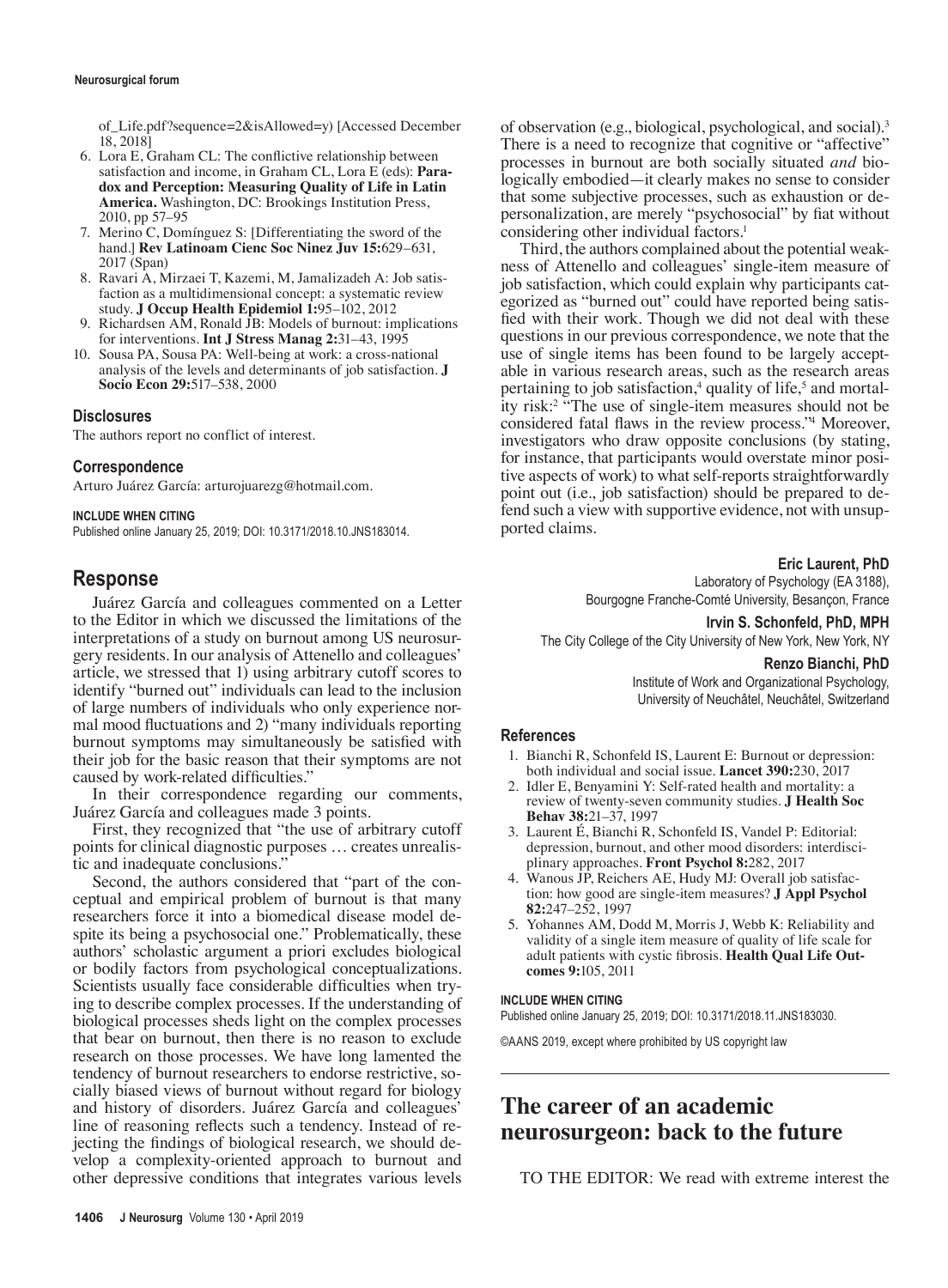article by Dr. Dacey<sup>2</sup> on the developmental stages of an academic neurosurgeon [\(Dacey RG Jr: Developmental](https://thejns.org/doi/abs/10.3171/2018.4.JNS18621) [stages in the career of an academic neurosurgeon.](https://thejns.org/doi/abs/10.3171/2018.4.JNS18621) *J Neurosurg 129:*[1364–1369, November 2018](https://thejns.org/doi/abs/10.3171/2018.4.JNS18621)). The author has managed to capture the essence of academic neurosurgery by describing the trials and tribulations of a long career. He has divided neurosurgery into clinical, research, and leadership domains and further subdivided them as per the growth of a neurosurgery career. There are many in the neurosurgical community who will identify with the stages that Dr. Dacey has described. However, we believe there are significant exceptions to the progression that has been described, and we would like to touch upon these to complete the picture that Dr. Dacey has painted.

The first point of exception originates from the myriad of academic institutions that exist in large countries like India and China and institutions that are newly established in less-privileged countries. While the author's descriptions fit well in the context of larger institutions with many tiers of academic and professional levels, there are many neurosurgeons who start out in less-established centers. They are actively involved in both clinical practice and research as well as leadership in furthering the growth of their establishment. We believe that the career course of these neurosurgeons may follow the trends of neurosurgeons in the past generations more closely than those in the new. It cannot be correct to assume that the stages that were experienced by our founding fathers (Harvey Cushing, Walter Dandy, Victor Horsley) will be the same as recent leaders with international legacies (Thor Sundt, John Jane, Robert Spetzler), nor will they be in any way the same to the current budding generation (Millennial neurosurgeons).

While our founding fathers had the uphill task of establishing neurosurgical centers and procedures from ground zero, many of the current legends were responsible for pushing the boundaries of neurosurgery to where they are today. When in 1886, Victor Horsley (1857–1916) was appointed surgeon to the National Hospital for the Paralysed and Epileptic at Queen Square, London, it was the firstever neurosurgical appointment anywhere in the world, and though in 1 year he performed 10 cranial operations, he had no beds under his command and used to operate only when invited to do so.4 In 1896, Harvey Cushing became an assistant resident under William Stewart Halstead, the much-celebrated surgeon famed for devising the time-tested operation for carcinoma of the breast at Johns Hopkins Hospital, and worked for 4 years under his supervision. Cushing subsequently worked out an arrangement with Halstead whereby he handled the neurological cases involving patients admitted to the wards.<sup>1</sup> Surely, the stages of his academic neurosurgery were different from the current generation. It is also wrong to draw conclusions saying that such stages do not exist today, as new centers keep opening in various locations all over the world, and although the hardships faced may not be the same as before, any neurosurgeon joining or establishing a new center has a different experience from those who join a wellestablished facility.

Again, while the current world leaders are in no way less than our founders, they have had a different perspec-

tive on neurosurgery. Much of what Dr. Dacey describes in his paper<sup>2</sup> pertains to this generation. Research begins with a K-level career development award from the National Institutes of Health or, if one hails from the sub-continent, an extra- or intramural grant for a research project as a principal investigator, and the individual gradually goes up the ladder to achieve significant contributions in the form of a surgeon-scientist. Clinically, the current world leaders have devoted a significant part of their career to a particular ailment, resulting in breakthrough discoveries. The author mentions Dr. Robert Spetzler, who was recruited by Dr. John R. Green to assume the J. N. Harber Chair of Neurological Surgery at Barrow Neurological Institute in Phoenix, Arizona. Under his able leadership, Barrow grew from primarily a regional center to an internationally recognized center of excellence that attracts both visiting healthcare professionals and patient referrals from around the world. This was possible because of Dr. Spetzler's dedication and availability of the technology required to carry out research that ultimately led to the development of theories on normal perfusion pressure breakthrough and how the size of arteriovenous malformations (AVMs) is related to their rupture; the development of a grading system for AVMs; the Barrow Ruptured Aneurysm Trial (BRAT); and hypothermia and cardiac arrest–based treatments that were not possible during the previous era.

The second point of departure from the described stages is with the context of the Millennial generation and the impact of information technology. While the clinical practice and surgical prowess of a neurosurgeon may still follow classic patterns and grow linearly with time, the research and leadership spheres may follow non-linear patterns of growth and produce significant exceptions in neurosurgical careers. For the Millennial generation of neurosurgeons, the definitions of success in research and leadership are very different.<sup>3</sup> To the neurosurgeon of the "social media generation," the meaning of an established researcher varies from increased impact factors to online visibility to invitations from international societies. Measures of leadership have also transformed from institutional representation in conferences to global online recognition as founders of neurosurgical groups on platforms like Facebook and creators of online video channels on YouTube, Zoom, etc.

The current generation (Generation Y or Millennials) has been the subject of much scrutiny. They are decidedly different from the previous generation, with their extreme affinity for technology, their need for instant success or need to make an "impact" and being more tolerant on social issues, and their emphasis on close family ties, team orientation, social responsibility, and having fun at work.<sup>6</sup> They are expected to switch jobs faster (due to increased dissatisfaction), which will affect all the stages of their career, as going into any new environment causes a delay in establishing oneself and integrating into the work environment. They are also more likely to have a better social structure with fewer workplace quarrels, and they want to have more fun during work. This will also spill over to their patient care, with a more personal touch and less of "doctoring" compared to previous generations. Technological affinity will lead to more breakthroughs related to